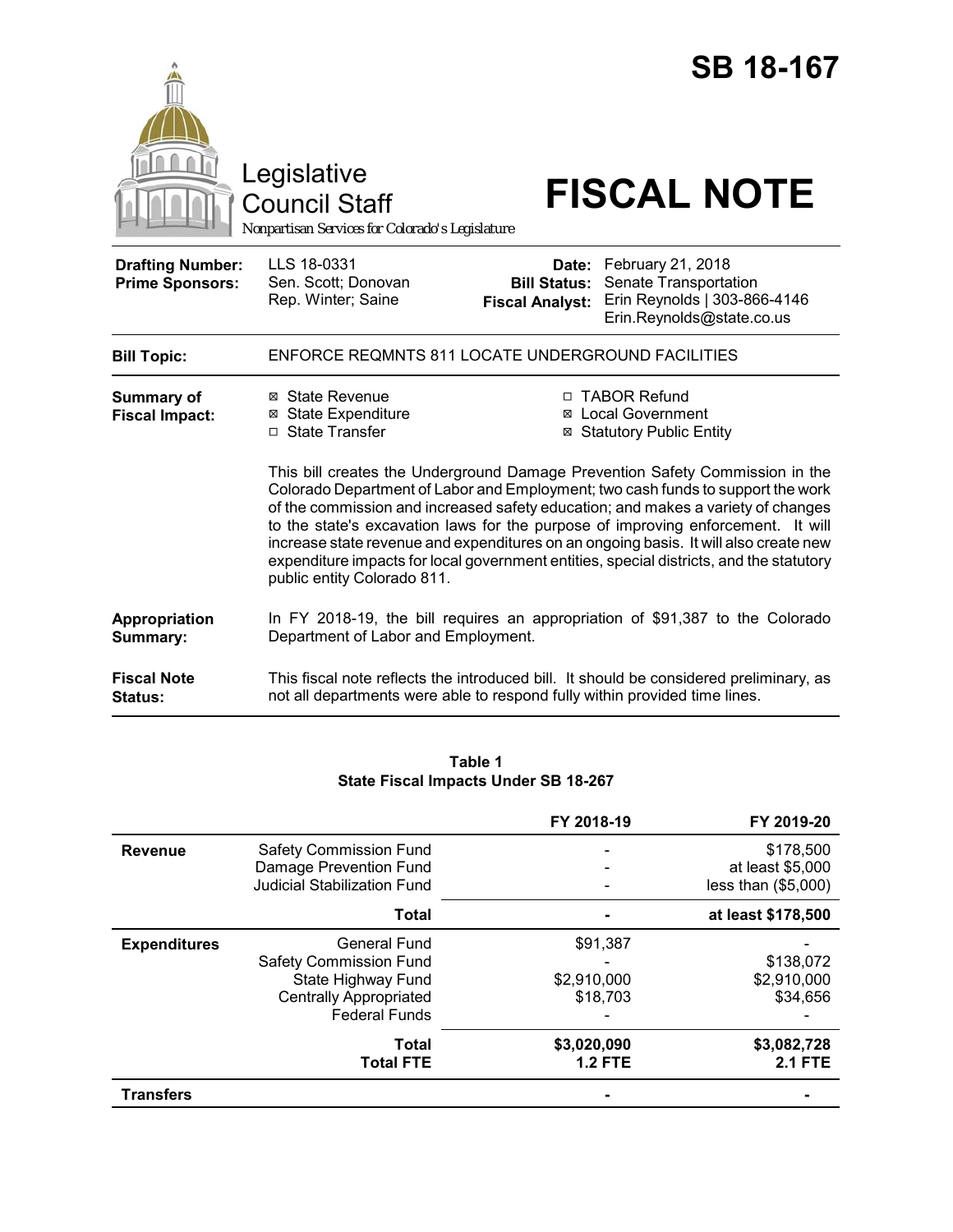## **Summary of Legislation**

This bill makes changes to the state's utility notification system in order to support increased enforcement related to the excavation of underground facilities.

**Colorado 811.** Under current law, a statutory public entity, the Utility Notification Center of Colorado (Colorado 811), supports utility notification in the state. Anyone conducting an excavation is required to contact Colorado 811 to be informed of underground facilities within the excavation area, which owners and operators of those underground facilities are required to mark. Violations of these laws are currently enforced through civil actions.

Colorado 811 is required to raise their utility notification fee from excavation companies to be deposited into the Safety Commission Fund and used to pay the expenses for the newly created Underground Damage Prevention Safety Commission (commission). In addition, Colorado 811 is required to prepare and submit an annual report to the commission with data related to location requests specific to each owner or operator of an underground facility.

**Underground Damage Prevention Safety Commission and Review Committee.** The Underground Damage Prevention Safety Commission will advise stakeholders on best practices and safety-enhancement policies, and review complaints alleging violations of the state's excavation laws. The commission is created as a Type 1 agency in the Colorado Department of Labor and Employment (CDLE). Colorado 811 and CDLE are required to provide administrative support to the commission.

The commission consists of 13 Governor-appointed members, including members of local governments, owners or operators of underground facilities, excavators, and a representative of Colorado 811. Appointments must be made by January 1, 2019, and the commission must adopt bylaws and a fee structure to support its direct and indirect costs by July 1, 2019. The commission must also enter into a memorandum of understanding with Colorado 811.

The commission must meet at least four times per year to hear complaints. A review committee, consisting of three to five commission members, will make an initial determination on alleged violations and recommend remedial action where appropriate. Remedial action may include a fine ranging from \$250 to \$75,000, as outlined in the State Revenue section and Table 3.

The full commission determines the final action regarding alleged violations, and fines must be approved unanimously. Fines are credited to the Damage Prevention Fund, proceeds from which will fund the commission's development of educational programming designed to improve worker and public safety relating to excavation and underground facilities.

**Safety Commission Fund and Damage Prevention Fund.** The bill creates two new funds which are both subject to annual appropriation by the General Assembly.

*Safety Commission Fund.* The Safety Commission Fund receives the additional notification fee amount paid to Colorado 811 by excavators to cover commission's costs, as well as court settlement funds, to the extent those occur.

*Damage Prevention Fund.* All fines levied on violators are paid to the Damage Prevention Fund, which supports educational programming related to excavation and underground facilities.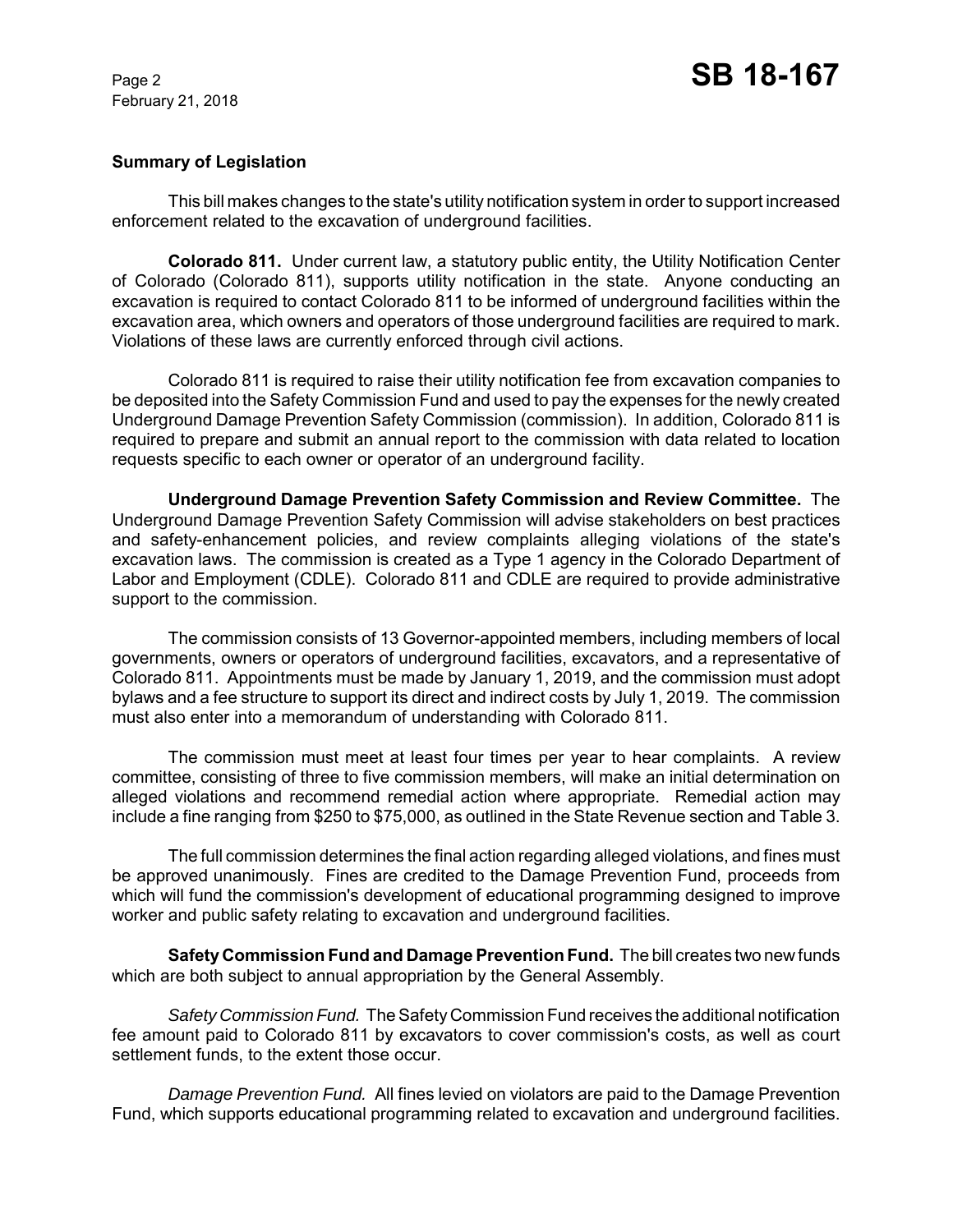**Owners and operators of underground facilities.** The bill requires all new underground facilities installed on or after January 1, 2020, to have electronic location technology. Owners and operators of underground facilities are not liable for damages or injuries related to information they provide related to the location of underground facilities.

**Engineers designing government subsurface utility engineering projects.** The bill requires a licensed professional engineer designing a government "subsurface utility engineering-required project" to submit a location request to Colorado 811 during the design phase. The bill sets deadlines and protocols for these requests. Engineers must also ensure that those project plans meet certain standards developed by the American Society of Civil Engineers for defining the accuracy of an underground facility location.

**Excavators.** The bill requires excavators to keep all underground facility location documents on the job site. Excavators are also required to call 911 for any incident involving materials regulated by the U.S. Department of Transportation's Pipeline and Hazardous Materials Safety Administration (PHMSA).

Under the bill, excavation is defined to exclude certain agricultural activities, such as cultivation, land clearing, or routine maintenance of irrigation facilities or fence lines.

**Local governments and special districts.** Local government and special district entities are required to adhere to the notification requirements outlined in the bill. Home rule local governments are not subject to the commission's enforcement authority, but the governing body of a home rule local government is required to either adopt a similar enforceable damage prevention safety program or waive its exemption and delegate its damage prevention enforcement authority to the commission.

**Colorado Department of Transportation.** The bill repeals the Colorado Department of Transportation's (CDOT's) exemption from membership in Colorado 811.

**Membership tiers.** Owners and operators of underground facilities comprise the membership of Colorado 811. Under current law, there are two primary membership levels for owners and operators of underground facilities, with different rights and responsibilities. When an excavator calls Colorado 811 to provide notification of an intended excavation, Tier 1 members receive notice directly from Colorado 811 to arrange for the marking of their underground facilities. For Tier 2 members, Colorado 811 notifies the excavator that a Tier 2 member's facility may be impacted by the excavation, but it is the responsibility of the excavator to notify the Tier 2 member directly to arrange for the marking of their underground facilities.

Effective January 1, 2021, all underground facility owners and operators are Tier 1 members of Colorado 811 with full benefits. Excavators will no longer be required to contact former Tier 2 owners or operators to arrange for the marking of their underground facilities. Between January 1, 2019, and January 1, 2021, the bill requires Colorado 811 to provide any member who was not a Tier 1 member as of January, 1, 2019, with electronic notifications of intended excavations at no cost.

**Colorado Open Records Act.** Finally, information regarding the location of underground facilities is exempt from the Colorado Open Records Act (CORA), pursuant to the existing exemption for specialized details of critical infrastructure.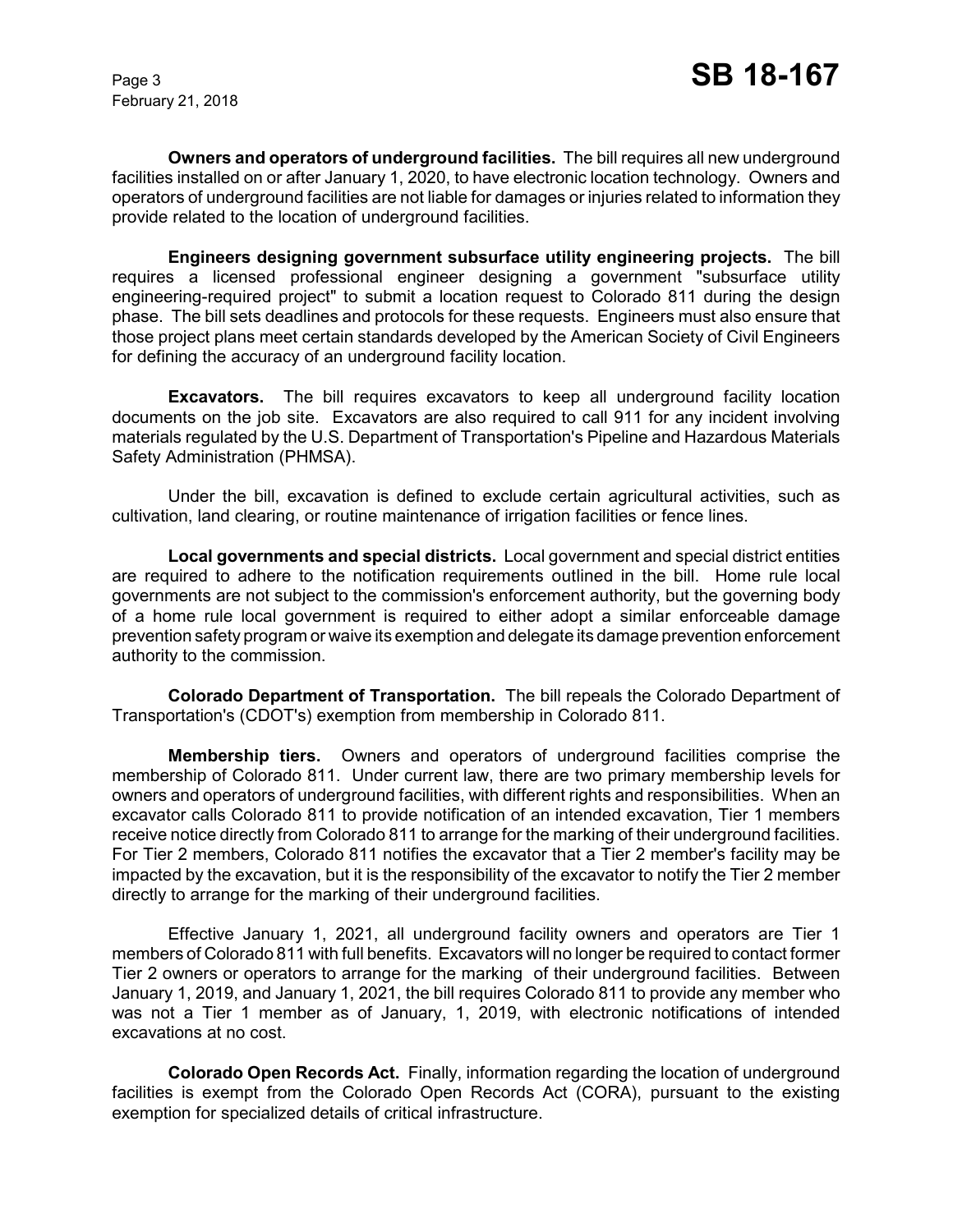# **Background**

**Colorado 811.** The Utility Notification Center of Colorado, or Colorado 811, is a statutory public entity authorized under Title 9, Article 1.5, C.R.S., to operate as the statewide, one-call system for locating underground facilities. The organization also promotes statewide public safety awareness, damage prevention programs, and other educational services. Its 2017 capital and operating budget was about \$6.8 million and 63 FTE, funded primarily through fees paid by owners and operators of underground facilities each time one of their facilities is affected by an excavation. There are currently about 1,100 Tier 1 members, and about 650 Tier 2 members of the organization. In 2017, Colorado 811 received about 850,000 incoming notifications related to pending excavations and made about 5.1 million outgoing notifications to owners and operators of underground facilities. The outgoing notification fee is currently \$1.45 per transmission. All members pay a one-time membership fee of \$25.

**Pipeline and Hazardous Materials Safety Administration.** In 2016, the U.S. Department of Transportation's PHMSA conducted an adequacy evaluation of Colorado's excavation damage prevention law enforcement and determined that the state's excavation-related enforcement is inadequate. Based on this finding, the state was issued a deadline of 2021 to upgrade its 811 enforcement, or have its federal pipeline safety grant reduced in 2022. PHMSA grant funding is issued to the Public Utilities Commission in the Department of Regulatory Agencies (DORA) and primarily funds distribution pipeline inspectors who conduct safety analyses and failure reviews. DORA is expected to receive about \$700,000 of federal funding from this source in 2018.

## **Data and Assumptions**

**Cost savings.** According to a study commissioned by the U.S. Department of Transportation's Federal Highway Administration and conducted by Purdue University in 2002, which used a sample of 71 projects in four states (North Carolina, Ohio, Texas, and Virginia), performing comprehensive mapping of underground facilities creates the potential to save project dollars by avoiding utility relocations, reducing project delays, improving overall safety, and reducing contractor risk. These offsets to the upfront costs for state departments are not accounted for in this fiscal note.

**Memorandum of understanding.** It is assumed that the memorandum of understanding put in place between Colorado 811 and the commission will provide further codification of administrative responsibilities and seek to avoid duplicative efforts.

**Commission and review committee meeting schedule.** This fiscal note assumes the commission will meet four times a year and its review committee will meet monthly.

## **State Revenue**

The bill will increase state revenue to the Safety Commission Fund from fees and legal settlements. Fees are expected to be increased to cover commission costs, estimated at \$178,500 in FY 2019-20, while legal settlement amounts have not been estimated. Beginning in FY 2019-20, the bill is also expected to increase state revenue to the Damage Prevention Fund from fines by at least \$5,000 per year. Finally, the bill will minimally reduce state cash fund revenue from filing fees by less than \$5,000 to the Judicial Department.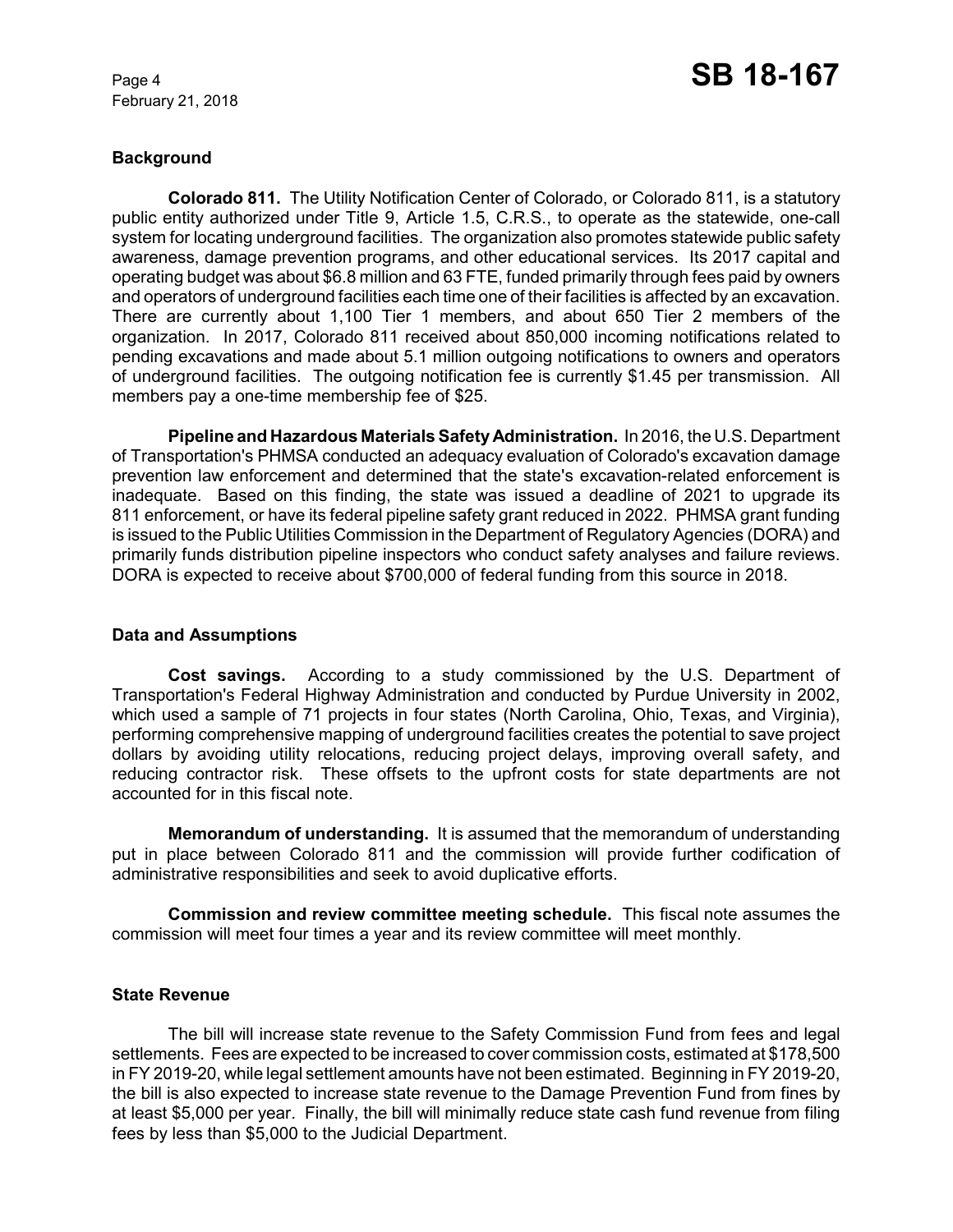**Fee impact on owners or operators of underground facilities.** Colorado law requires legislative service agency review of measures which create or increase any fee collected by a state agency. Fee amounts shown in Table 2 are estimates only; actual fee calculations will be set by the commission through rule based on its direct and indirect costs and the estimated number of notifications subject to the fee. The fee increase is expected to begin in FY 2019-20 and will be credited to the Safety Commission Fund.

#### **Table 2 Fee Impact on Owners and Operators of Underground Facilities Under SB 18-167**

| <b>Fiscal Year</b> | <b>Type of Fee</b>      | <b>Current</b><br>Fee | Fee<br><b>Estimate</b> | Number of<br><b>Notifications</b><br><b>Subject to Fee</b> | <b>Total Fee</b><br>Impact |
|--------------------|-------------------------|-----------------------|------------------------|------------------------------------------------------------|----------------------------|
| FY 2019-20         | CO 811 Notification Fee | \$1.450               | \$1.485                | 5.1 million                                                | \$178,500                  |

**Legal settlement funds.** Legal settlement amounts have not been estimated for this fiscal note, but will be deposited into the Safety Commission Fund to the extent they occur.

**Fines issued by the commission.** As shown in Table 3, fines assessed by the commission under the bill may range from \$250 to \$75,000, credited to the Damage Prevention Fund. Any fine amount must be approved unanimously by the full commission. While the fiscal note generally assumes that professionals will comply with state laws, fines are expected to increase by at least \$5,000 initially in FY 2019-20.

#### **Table 3 Fine Structure Under SB 18-167**  *per number of violations in a 12-month period*

|                 | One<br><b>Violation</b> | Two<br>Violations | Three<br>Violations | Four<br><b>Violations</b> |
|-----------------|-------------------------|-------------------|---------------------|---------------------------|
| Minor           | \$250                   | \$500             | \$1,000             | \$5,000                   |
| <b>Moderate</b> | \$1,000                 | \$2,500           | \$5,000             | \$25,000                  |
| Major           | \$5,000                 | \$25,000          | \$50,000            | \$75,000                  |

**Court fees.** By creating a new enforcement mechanism in lieu of a civil penalty, the bill is anticipated to reduce state cash fund revenue from civil filing fees by less than \$5,000 per year, which are currently credited primarily to the Judicial Stabilization Fund in the Judicial Department.

# **TABOR Refund**

The bill increases state revenue subject to TABOR by \$178,500 in FY 2019-20. State revenue is not currently expected to exceed the TABOR limit in FY 2019-20 and no refund is required. However, refunds in future years when the state next collects a TABOR surplus will be increased.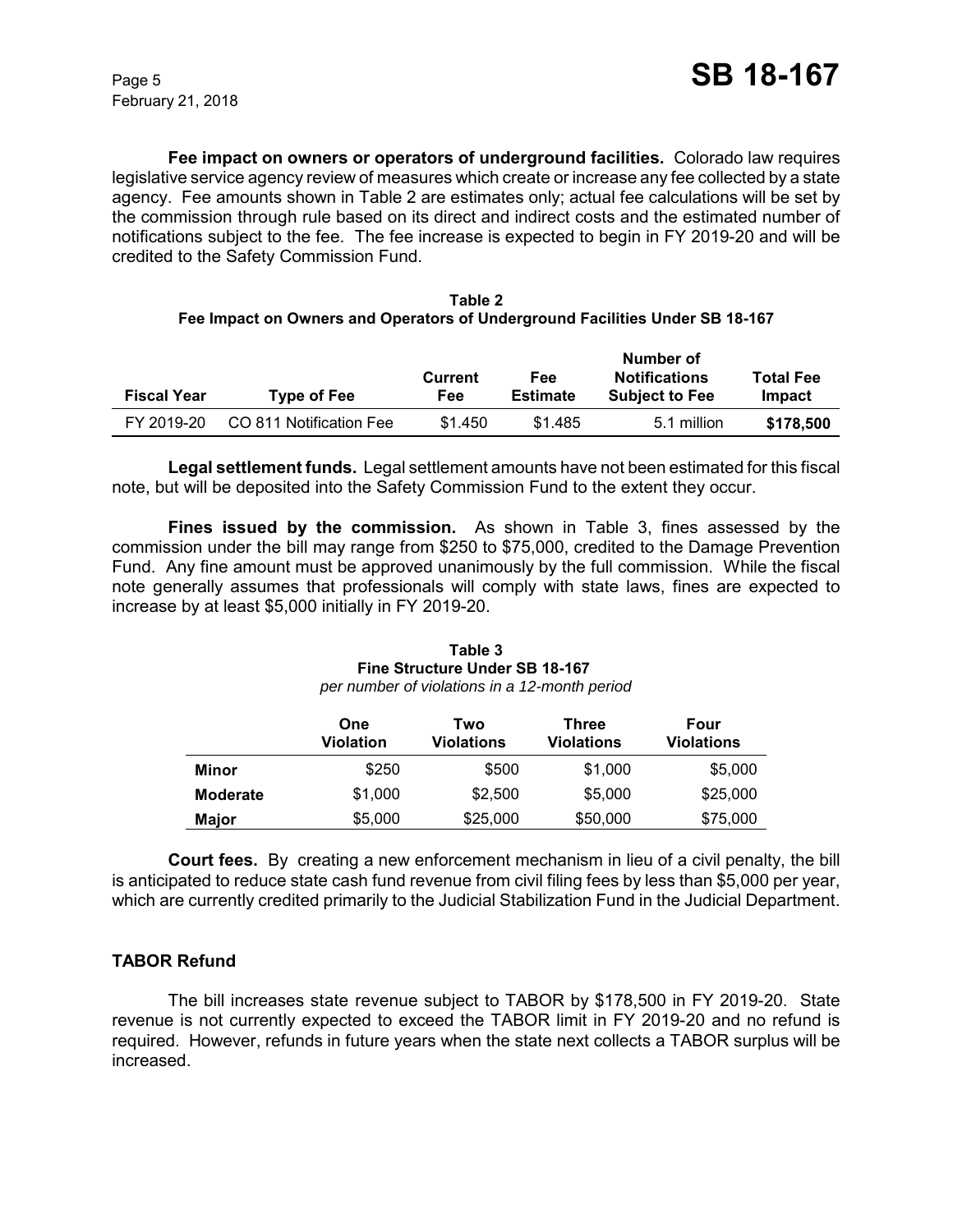## **State Expenditures**

The bill will increase state expenditures in CDLE by \$110,090 and 1.2 FTE in FY 2018-19, paid from the General Fund, and \$172,728 and 2.1 FTE in FY 2019-20, paid from the Safety Commission Fund — these amounts are shown in Table 4. It will also increase costs in CDOT by at least \$2.9 million, paid from the State Highway Fund. DORA will secure its expenditures of federal PHMSA grant funding in future years. Other departments that perform excavations, in particular the Department of Public Health and Environment (CDPHE) and the Department of Natural Resources (DNR), will have indeterminate expenditure increases. The Judicial Department and the Department of Personnel and Administration (DPA) will have workload impacts related to the adjudication processes outlined in the bill.

| <b>Cost Components</b>                             | FY 2018-19 | FY 2019-20 |
|----------------------------------------------------|------------|------------|
| <b>Department of Labor and Employment</b>          |            |            |
| <b>Personal Services</b>                           | \$55,570   | \$111,140  |
| <b>Operating Expenses and Capital Outlay Costs</b> | \$10,451   | \$1,900    |
| <b>Legal Services</b>                              | \$12,787   | \$10,656   |
| <b>Board Reimbursement</b>                         | \$12,579   | \$14.376   |
| Centrally Appropriated Costs*                      | \$18,703   | \$34,656   |
| FTE - Personal Services                            | $1.1$ FTE  | $2.0$ FTE  |
| FTE - Legal Services                               | $0.1$ FTE  | $0.1$ FTE  |
| <b>CDLE Subtotal</b>                               | \$110,090  | \$172,728  |

#### **Table 4 CDLE Expenditures Under SB 18-167**

 *\* Centrally appropriated costs are not included in the bill's appropriation.*

**Colorado Department of Labor and Employment.** Beginning January 1, 2019, the CDLE will add 1.0 FTE Program Manager, 0.5 FTE Accounting Technician, and 0.5 FTE Administrative Assistant to support the work of the commission. The program manager and assistant, in coordination with Colorado 811, will review complaints, prepare documentation for review committee and commission hearings, assist in development of fact-finding reports, participate in educational programming activities, and prepare reports. The accounting technician will process and manage financials for the Safety Commission Fund and the Damage Prevention Fund. Standard operating and capital outlay costs are included.

*Legal services.* Legal services are required for initial rulemaking and commission support, estimated at 120 hours and 0.1 FTE in FY 2018-19, and 100 hours and 0.1 FTE in FY 2019-20 and ongoing, at the hourly rate of \$106.56. The bill allows for the commission, represented by the Attorney General's office, to bring a court action if a person does not comply with the commission's decision, for which additional resources may be requested through the annual budget process.

*Board reimbursement.* The fiscal note assumes that at least six board members will require travel reimbursement for commission meetings, for four meetings per year, and that at least two review committee members will require travel reimbursement for review committee meetings, for twelve meetings per year. Lodging and meals have been estimated at \$128 per eligible member, assuming one overnight. Mileage reimbursement has been estimated at 350 miles per eligible member at the rate of \$0.49 per mile.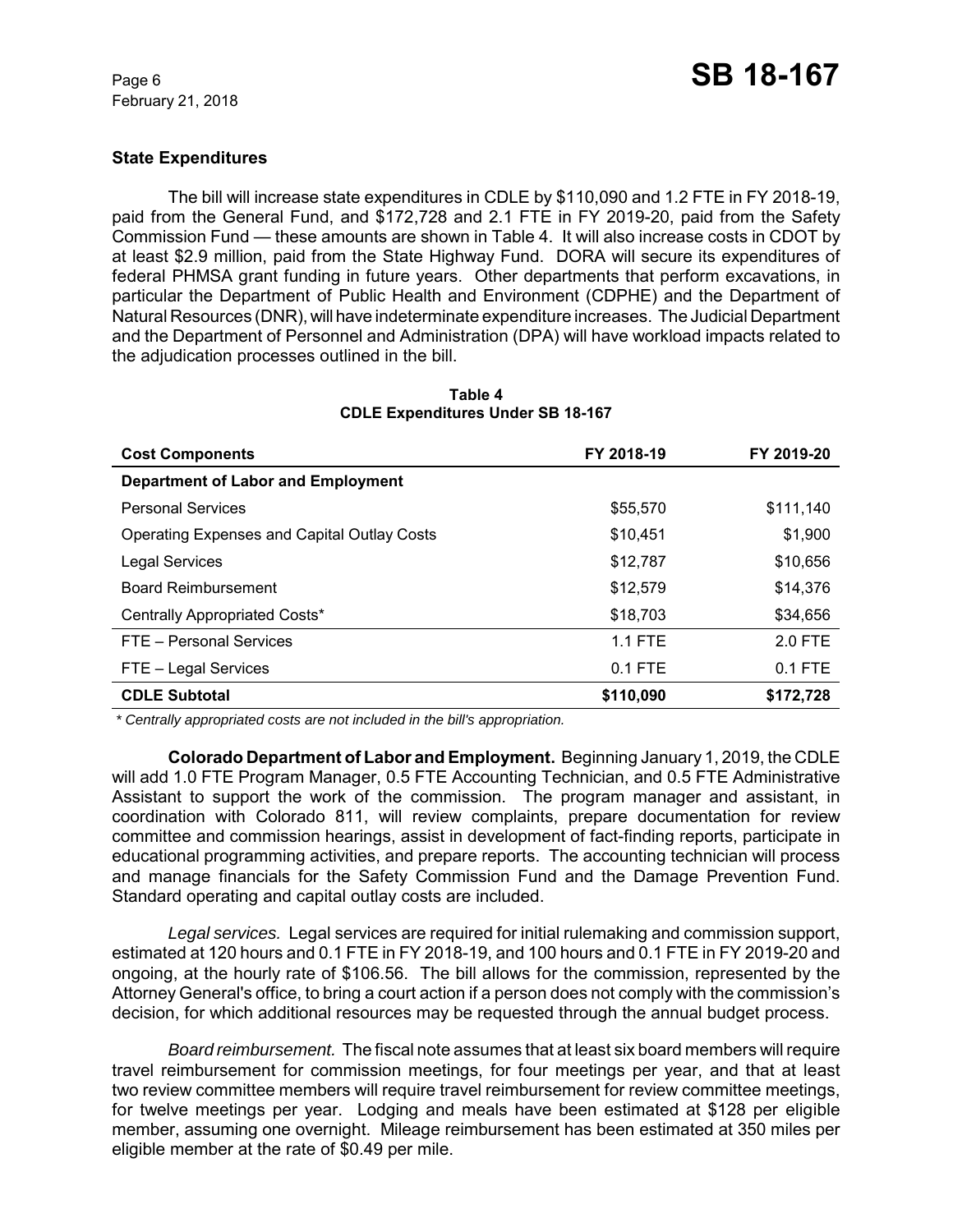**Colorado Department of Transportation.** CDOT will have three primary expenditures under the bill — subsurface utility engineering project costs, Colorado 811 notification fees, and utility location costs — estimated to cost at least \$2.9 million annually, paid from the State Highway Fund, which is continuously appropriated to CDOT and allocated at the discretion of the Transportation Commission.

*Subsurface utility engineering.* CDOT is expected to have annual average costs of \$1,650,000 to perform the subsurface utility engineering required under the bill. These costs will vary from year to year depending on CDOT's construction budget and project complexity, and will overlap some with CDOT's current internal initiative to update its processes related to subsurface utility engineering.

*Membership costs.* CDOT has fiber, signal and electrical in the right-of-way throughout the state. While CDOT is not a formal Tier 1 member, certain regions with a high number of utility locates have opted into the membership. Based on the number of notifications transmitted annually, it is estimated that this cost to the department would be approximately \$300,000 annually.

*Utility location.* If the location and sharing of utility facilities falls on CDOT staff, it is estimated to cost at least \$960,000 annually. This amount may be higher if location services work is contracted out.

**Department of Regulatory Agencies.** As discussed in the Background section, the bill is expected to secure federal PHMSA grant funding that supports pipeline inspectors in the Public Utilities Commission. Additionally, the State Board of Licensure for Architects, Professional Engineers, and Professional Land Surveyors Engineering will perform outreach to inform engineers of the Colorado 811 notifications under the bill in the course of its normal business.

**Departments of Natural Resources and Public Health and Environment.** Departments that are involved in excavation projects — particularly DNR and CDPHE — will have increased costs to locate and include underground facilities in engineering plans. These amounts have not been determined and will be addressed during the annual budget process.

*Department of Natural Resources.* DNR owns a considerable amount of underground facilities inside Colorado Parks and Wildlife properties, such as water, sewer, and electric lines. Costs will increase in DNR to meet the engineering planning requirements under the bill.

*Department of Public Health and Environment.* CDPHE's Brownfields and Superfund programs have projects that involve excavation. Under the bill, Brownfields-related clean-ups of illegal dumps, defunct waste facilities, or large waste tire pits may result in increased planning and design costs ranging from \$5,000 to \$20,000, while larger Superfund-related clean-ups may result in increased planning and design costs ranging from \$100,000 to \$500,000. CDPHE is generally involved in three to four clean-up projects per year, funded through cash funds, federal funds, or a combination of both.

**Department of Personnel and Administration.** The Office of Administrative Courts is responsible for hearing appeals of commission decisions, which are expected to vary annually. To the extent additional resources are required, DPA will make a request through the annual budget process.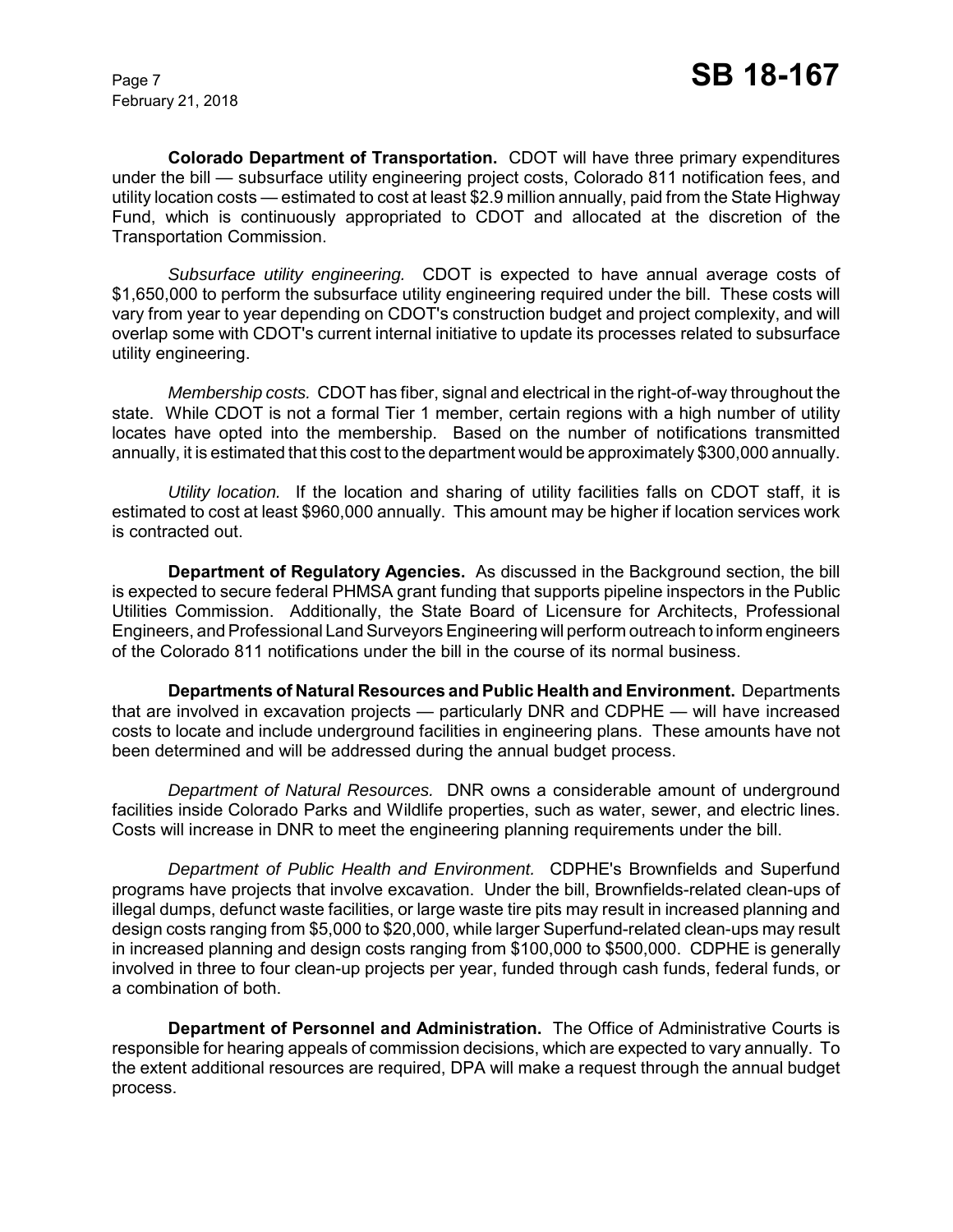**Judicial Department.** The bill will have a minimal impact on trial courts in the Judicial Department. By creating an administrative process for violations, civil filings may be reduced. However, the bill also allows for review of final commission actions by the courts. While it is unknown how frequently excavation claims are currently adjudicated in the trial courts, the fiscal note assumes that no change in appropriations is required.

**Centrally appropriated costs.** Pursuant to a Joint Budget Committee policy, certain costs associated with this bill are addressed through the annual budget process and centrally appropriated in the Long Bill or supplemental appropriations bills, rather than in this bill. These costs, which include employee insurance and supplemental employee retirement payments, are estimated to be \$18,703 in FY 2018-19 and \$34,656 in FY 2019-20.

## **Local Government and Special District Impact**

Similar to state agencies, local governments and special districts will have a variety of impacts under the bill.

**Engineering projects for government entities.** Engineering plans designed for a local government or special district involving underground utilities will require additional processes in the design phase, which will increase design costs and may necessitate the hiring of additional engineering and surveying staff in some entities.

**Underground facility notification.** Local governments and special districts that own or operate underground facilities and that were Tier 2 members prior to the bill will, after two years of free access to Colorado 811 notifications, have significantly increased costs beginning January 1, 2021, to pay Colorado 811's per notification fee.

**Excavation penalties.** Local governments involved in excavation work that violate safety rules are subject to new penalties, but the fiscal note assumes these entities will comply with state law and this impact will be minimal.

**Electronic locatability of underground facilities.** Local governments and special districts will be required to install electronic tracking technology on all underground facilities installed after January 1, 2020, which will increase costs.

**Home rule local governments.** If home rule local governments waive their exemption from the commission's enforcement authority, their workload will increase to adopt a similar enforceable damage prevention safety program within their jurisdiction.

**Denver County Court.** The bill allows for the commission, represented by the Attorney General's office, to bring a court action in Denver County Court if a person does not comply with the commission's decision. This will result in a workload increase for the Denver County Court, managed and funded by the City and County of Denver.

**Local government representatives.** Three members of local governments will serve on the commission, which will increase workload for those local government members.